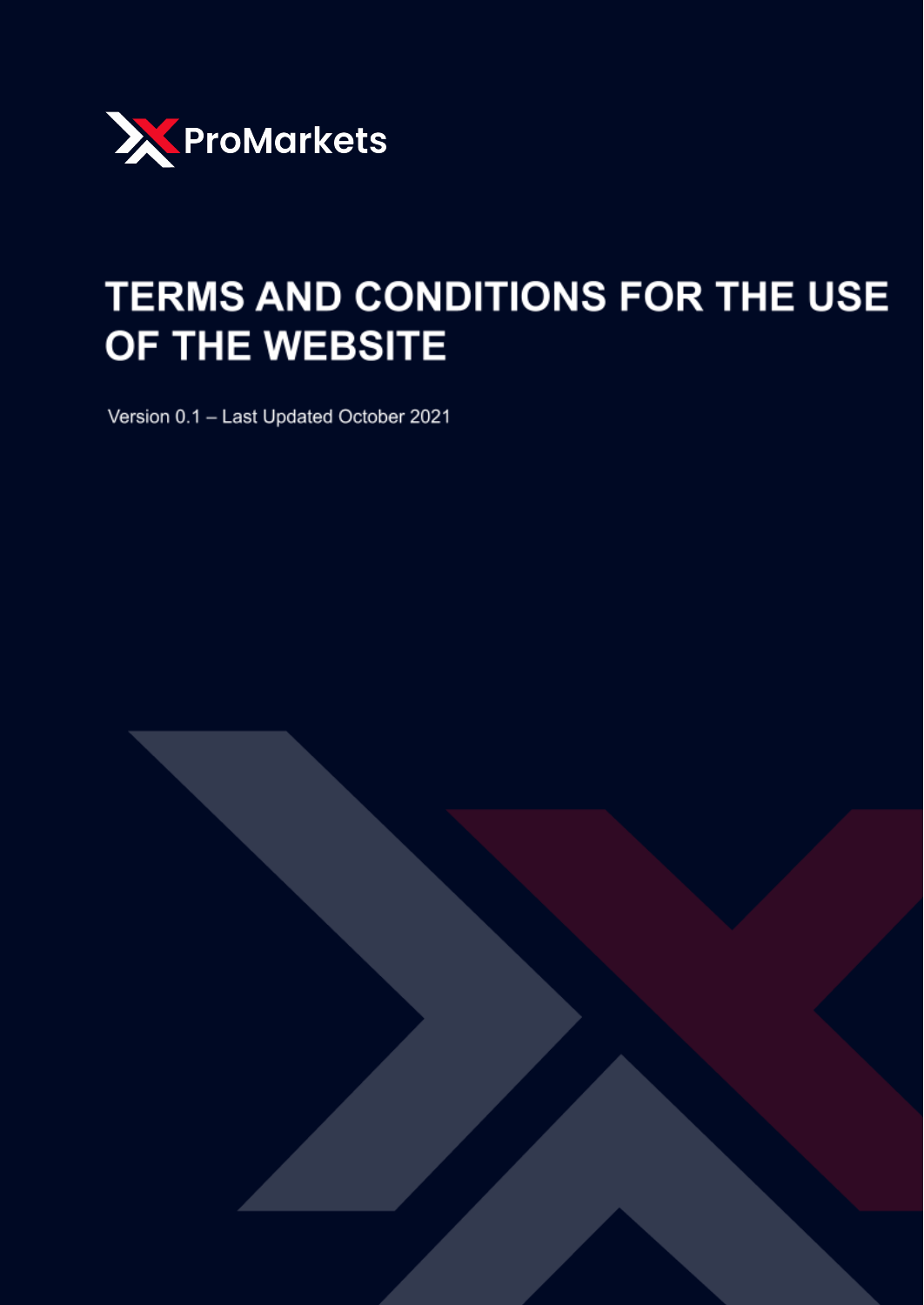

# **1. Trademarks -Intellectual Property Rights**

UKUCHUMA FINANCIAL SERVICES (PTY) LTD (hereinafter referred to as the "Company") is the owner of the Copyright in the pages and in the screens displaying this website, and in the information and material therein and in their arrangement, unless otherwise indicated. The Company holds the exclusive rights or license to use or any other license for all kinds of trade names and trademarks contained and/or appearing in this website.

# **2. Change of Information and Materials**

All information and materials contained on the website of the Company, and all terms, conditions, prerequisites and descriptions contained herein, are subject to change without any prior notice.

# **3. Limitation of Liability**

The Company does not provide any warranty as to the accuracy, adequacy or completeness of the information and materials contained in its websites and expressly rejects any liability for any errors and/or omissions regarding in this regard. The Company does not provide any warranty of any kind implied expressed or statutory, including but not limited to the warranties of noninfringement of third-party rights, title, merchantability, fitness for a particular purpose and freedom from computer virus, in conjunction with the information and materials thereof. Hyperlinks to other internet resources are followed at your risk; the content, accuracy, opinions expressed and other links provided by these resources are not controlled, investigated, verified, monitored and/or endorsed by the Company.

The Company shall not be liable for a) any damages, losses or expenses which arise in connection to this website or its use or inability to use by any person or in connection to the inability to execute an order, error, omission, interruption, fault, delay in operation or transmission, computer viruses, communication failure or line or system failure, even if the Company or its representatives have been informed about the possibility of such damages, losses or costs and b) for errors or inaccuracies in the transmission process of data and/or Orders for CFDs trading or any instructions from the client/visitor of the site, interference, fraudulent impersonation, breaking of secret access codes, erroneous recording or transmission of message or system failure due to force majeure or for whatever other reason which is not due to breach of the above either by the Company. The Company Ltd shall not be liable for any damage that may occur to the hardware or software of the user that may arise as a result of the use of this website and/or land or in connection of this website with other websites/hypertext links or internet resources.

#### **4. Intended Users**

This website is not intended for any person or entity in any jurisdiction or country and/or subject to the laws of any jurisdiction and/or country where such distribution or use would be contrary to local law or regulation.

#### **5. Cookies**

When you use our software, it will enable us to use cookies in relation to your access to our website. Cookies are small files of information, which often include a unique identification number or value, which are stored on your computer's hard drive as a result of you using this trading software and accessing the website. The purpose of this information is to provide you with a more relevant and effective experience on the website, including presenting webpages according to your needs or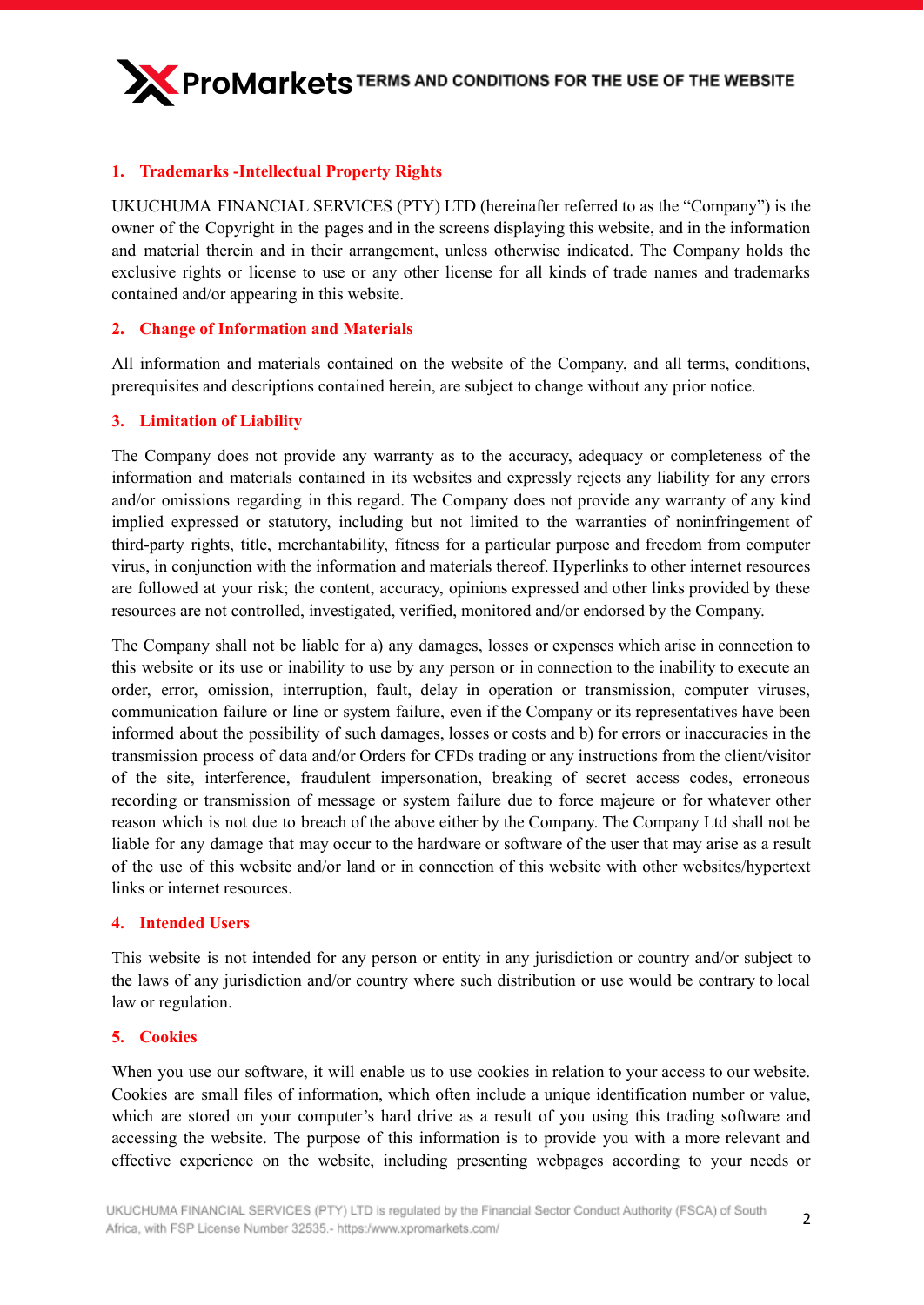

preferences. Cookies are frequently used on many websites on the internet, and you can choose if and how a cookie will be accepted by changing your preferences and options in your browser. Some of our business partners (e.g., advertisers) use cookies on our website(s). We have no access to, or control over, these cookies. The cookies do not contain personally identifying information nor are they used to identify you. You may choose to disable the cookies. However, you may not be able to access some parts of this website if you choose to disable the cookie acceptance in your browser, particularly the secure parts of the website. For further information about cookies and how to disable them, please refer to <http://www.allaboutcookies.org./>

# **6. Third Party Links**

Our website(s) contain links to websites operated by other parties. We provide the links for your convenience, but we do not review, control or monitor the privacy or other practices of websites operated by others. We are not responsible for the performance of websites operated by third parties or for your business dealings with them.

# **7. Personal Data**

Any personal Data that will be collected by the Company through this website, shall be processed and/or transmitted in accordance with the Protection of Personal Information Act No 4 of 2013, as amended or replaced from time to time.

# **I, the user of this website, hereby agree that:**

- i. The Company has the right to process Personal Data in order to support, promote and realize our relations.
- ii. ii. The Company will not communicate or disclose such Personal Data to any third party, unless pertaining to: (1) a company/companies to which the Company has partly or fully assigned the realization of the processing of such data in accordance with the law, (2) such communication or disclosure which may be required by law or by a court decision and (3) where I am a client of the Company according to the Protection of Personal information Policy which also applies to me.
- iii. Unless otherwise specifically instructed by me, the Company will have the right to use such personal data, with the exception of Sensitive Personal Data, in order to remotely promote its financial products and/or any products/services provided by other affiliated companies.
- iv. I am aware that I am at any time entitled to update or refuse any further processing of my Personal Data pursuant to Personal Information Act No 4 of 2013, as amended or replaced from time to time.
- v. The above will apply both to current Clients of the Company and to applicants for any service, irrespective of whether their application may be accepted or rejected. Regarding the clients of the Company the Privacy Policy also applies. Governing Law Use of this site shall be governed by Laws of South Africa. By accessing the Company website and any pages linked thereto, I agree to be bound by the terms and conditions as described above